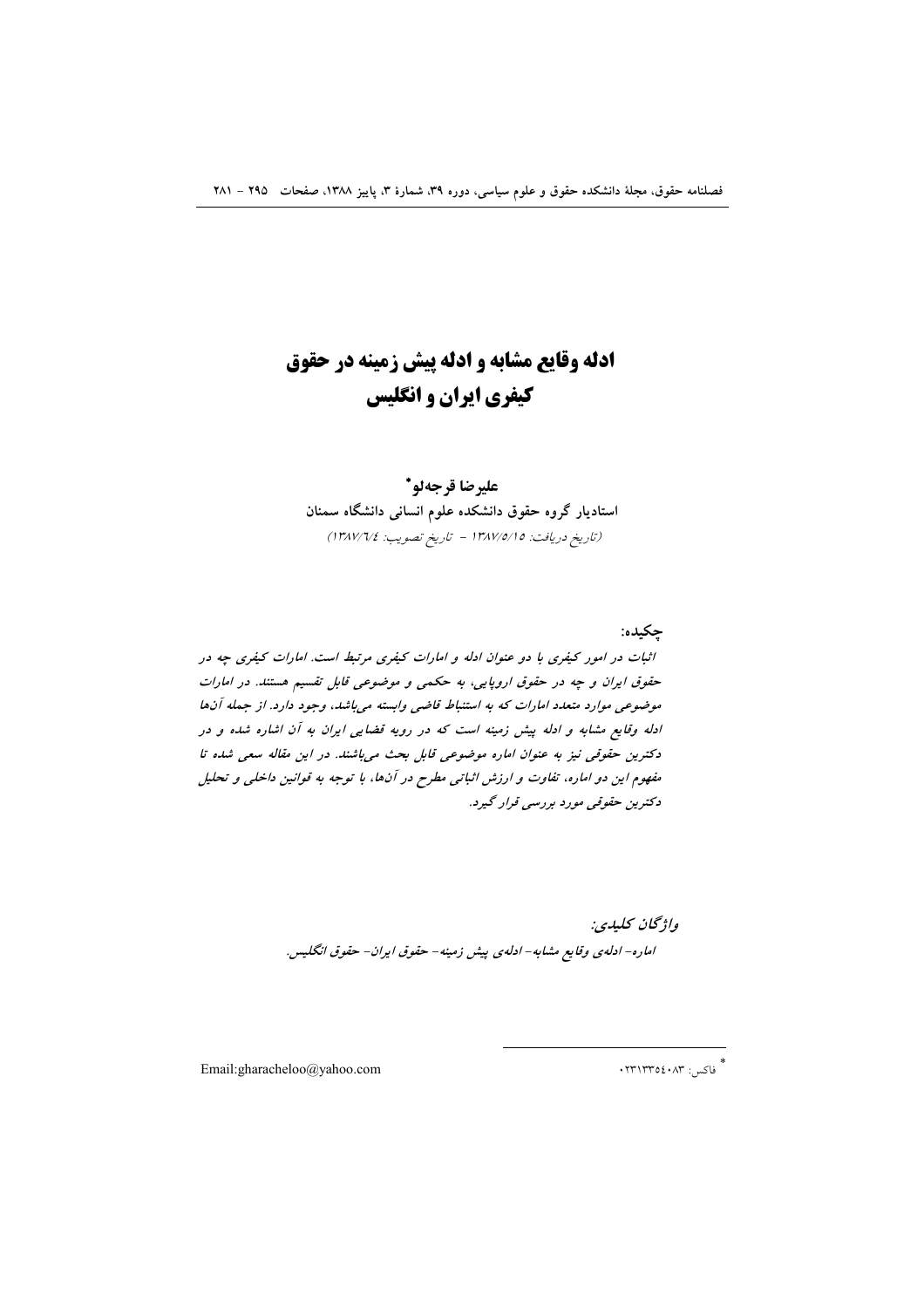#### مقدمه

مقام قضایی در برخورد با موضوعات مطرح در دادرسی، اعم از کیفری و مدنی، قضاوت خود را بر یک پایه میتواند به نتیجه برساند و آن ادله کیفری میباشد. سنجش آنها از طرف قاضی صورت می گیرد هرچند قانون گاه با تعاریف خود حتی ناکامل میزان ارزش هر یک از روشهای اثبات (امارات و دلایل) را معین کرده است.

آنچه در عالم ثبوت تحقق مییابد، لزوماً دارای آثار و نشانههایی است که بخصوص در پروندههای کیفری این آثار میتوانند در مرحله اثبات مورد توجه واقع شوند. قتلی که واقع می شود و یا سرقتی که رخ می دهد از خود آثاری به جای می گذارد که در صورت فراهم بودن تکنولوژی و امکانات لازم، هم مظنونینش قابل تعقیب و هم اتهام ایشان قابل اثبات است. پس همانگونه که شاهد به عنوان دلیل از ویژگی اثباتگری خاص در محاکم برخوردار میباشد؛ نبودن شاهد در صحنه جرم به معنى متوقف شدن اثبات نيست؛ زيرا همين خصيصه يعني اثبات ميتواند توسط امارات كيفري من جمله ادله وقايع مشابه و ادله پيش زمينه ٰ نيز حاصل شود.

این ادله به جزییاتی میپردازند که شاید در برخی موارد کار دستگاه قضایی را سختتر می کنند، ولی این نکته را نیز یادآور می شوند که با فقدان ادله اثبات دعوی در معنای خاص شهادت، اقرار و علم قاضی، دعوی غیرقابل پیگیری تلقی نخواهد شد. در واقع، اهمیت این تحقیق عنوان کردن ویژگی غالب دعاوی کیفری یعنی همراهی با قراین می باشد. تنها اندکی از پروندههای کیفری با دلیل همراه هستند و سایر آنها با حضور قراین به نتیجه می رسند. از طرفی جلوگیری از اطالهی دادرسی، لزوم استفاده از قراین را دو چندان میکند؛ زیرا در غیر این صورت در بسیاری از پروندهها انتظار پیدا شدن دلیل یک انتظار بیهوده است.

# بخش اول. مفاهیم، سیستمهای اثبات و ارزش یا بار اثبات

در این قسمت کلیاتی از ادله اثبات دعوی و مفاهیم مرتبط بــا آن ذکـر مــیشــود. مطالــب مشتمل بر عناوینی هستند که تا حد زیادی، زیر بنای بحث اصلی مقاله را تـشریح کـرده و در ابهام زدایی از آنچه ممکن است در مورد تفاوت اماره و دلیل، اقناع و ظن و سایر موضـوعات ىش أىد، كمك كنند.

۱. این عناوین (ادلهی وقایع مشابه و ادلهی پیش زمینه) علم رغم استفاده از لفظ «دلیل» در آنها؛ بــه لحــاظ اثــر و محتــوی در حقوق کشور انگلیس، همچنان که بعداً نیز تشریح خواهد شد با اماره همسانی دارند و ظن آوری در آن،ا قابل طرح است.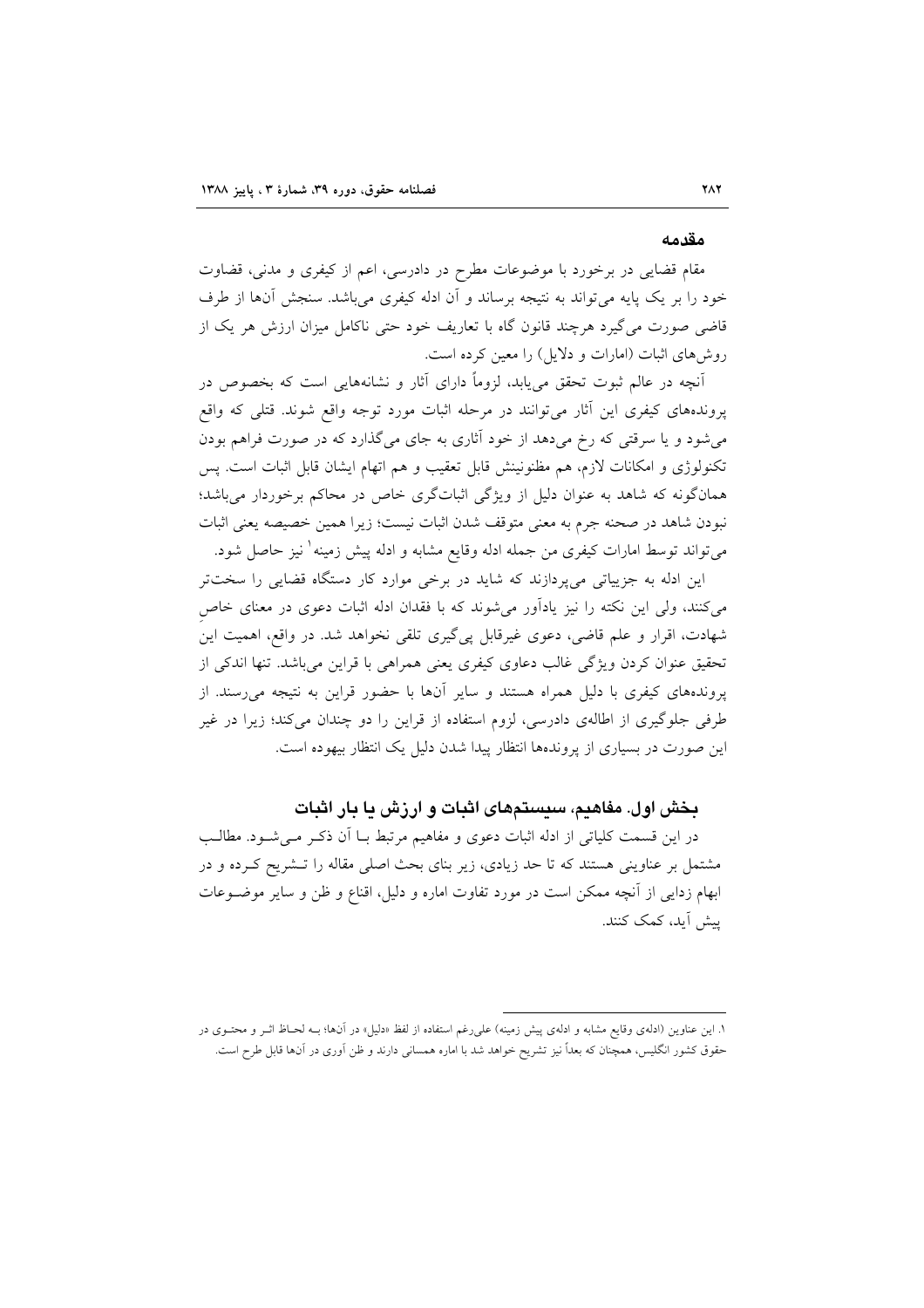#### ١. مفاهىم

مفاهیم مورد نظر در این مقاله در دو عنوان اصلی «دلیل» و «اماره» خلاصه می شـوند. ایـن عناوین در حقوق داخلی از طرف فقها و حقوقدانان و در حقوق انگلیس نیز در نزد دکترین و قضات دادگاهها با توجه به رویهای بـودن سیــستم، مـورد توجـه بـودهانــد و در عــین بعــضی اختلافات در درک مفاهیم، در مجموع وحدت نظری خاص در بسیاری از جهات بین آنان در تشریح دلیل و اماره میباشد.

در یک معنا، دلیل به عنوان اثباتکنندهی موضوعات عنوان می شود (جعفری لنگرودی، ۱۳۷۷: ۴۰۹). البته فرقي نسبت به امر وجودي يا عدمي در اثبات نيست. حالت اخير مانند زماني است که فردی شهادت به عدم حضور فردی در مکان<sub>ی</sub> را بدهد.<sup>۱</sup> در اصول فقه عنوان شده که «دلیل چیزی است که امور مجهول را واضح و روشن میکند و برای کشف واقع و پی بردن به حکم واقعی یا موضوعات احکام به کار میرود» (محمدی، ۱۳۸۱: ۲۷۳). از نظر حقوقدانان انگلیسی نیز آن چیزی است که ایجاد اقناع برای قاضی محکمه می کند(Kean, 2000:1).

از لحاظ لغوی اماره به معنی نشانه و علامت است و از جهت حقوقی، هر چیـزی کـه اولاً جنبه كاشفيت داشته باشــد و ثانيــاً كاشــفيت مــذكور قطعــى نبــوده، بلكــه ظنــى باشــد و ثالثــاً قانونگذار کاشفیت مزبور را مورد توجه قرار داده باشد (جعفری لنگرودی، پیشین:۷۷). البته باید توجه داشت که احتساب برخی امارات به عنوان ظنون تا حـدی قابـل نقـد مـی،باشـد. مـثلاً چگونـه می توان دی.ان.ای و اثر انگشت را به عنوان امباره موضـوعی (ظـن آور) احتـساب کـرد، ولـی شهادت پیر مرد هفتاد سالهای را که از ضعف قوای سمعی و بصری رنج میبرد به عنوان دلیل، قطعی فرض کرد؟ در حقوق انگلیس با چنین صراحتی در مورد امارات و ظنون صحبت نـشده و هرکدام از این روشهای اثبات، ابتدا در دادگاه مورد نقـد و بررسـی قـرار مـیگیرنـد و در نهایت حکم صادر می شود. پس چه بسا از نظر قاضی انگلیسی، «دلیلی» کم ارزش و در مقابـل «امارهای» دارای ارزش و اعتبار بالا باشد. بخصوص در امارات علمـی تحقـق ایـن امـر گریـز نابذہ مے باشد. آ

١. اين امر (اثبات عدم) در حقوق انگليس با عنوان «Alibi Evidence» شناخته مي شود.

۲. آنچه که از مفهوم اماره و دلیل بیان میشود، مفهومی است که تا حدی نیز برگرفته از مواد قانونی است؛ از جمله ماده ۱۳۲۱ قانون مدنی: «اماره عبارت از اوضاع و احوالی است که به حکم قانون یا در نظر قاضی دلیل بر امری شناخته میشود». هرچند این ماده کامل نیست و به جای تعریف اماره صرفاً مصادیق آن را که اماره حکمی و قضایی است، بیان میکند. ماده ۱۹٤ قانون اً پین دادرسی مدنی مصوب ۱۳۷۹ نیز در تعریف دلیل ذکر کرده: «دلیل عبارت از امری است که اصحاب دعوا برای اثبـات پـا دفاع از دعوا به آن استناد می نمایند».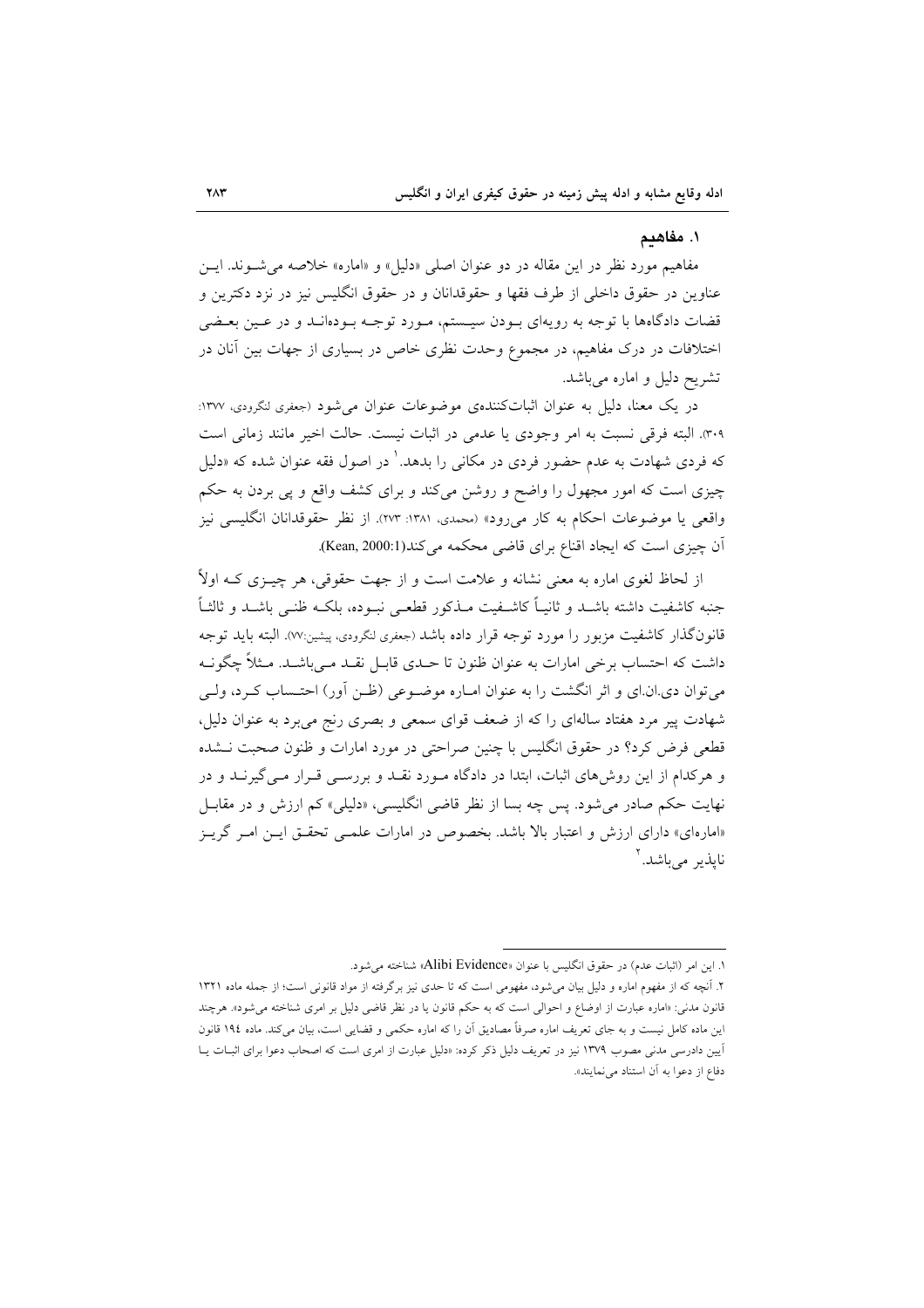وجه تمایز سنتی و فقهی بین دلیل و اماره در این است کـه در اصـول فقـه، دلیـل چیــزی است که امور مجهول را واضح و روشن میکند و برای کشف واقع و پی بردن به حکم واقعی یا موضوعات احکام به کار میرود (محمدی، پیشین: ۲۷۳). درحالی که امـاره ایـنگونـه نیـست. در بحث راجع به اقناع باید توجه داشت که دلیل برای قاضی اقناع آور است و به غیر از قاضـی و هیات منصفه، نیازی نیست که مثلاً برای ضابط دادگستری اقناع ایجاد کند (Best, 1887: 208).

اماره در حقوق انگلیس آن چیزی است کـه بـرای قاضـی ایجـاد ظـن مـیکنـد و در زیـر مجموعهی ادلهی غیر مستقیم (Indirect Evidence) قرار میگیرد. در واقع، موضـوعاتی کــه در حقوق انگلیس در زیر مجموعه اقرار و شهادت با ویژگیهای خـاص خـود قـرار نمـی گیرنــد, مي توانند اماره باشند، مثل امارات مرتبط با كارشناسي، دروغگويي متهم، سكوت، فرار و …'

#### ۲. سیستمهای اثبات

بررسی دلایل در هر کشوری با توجه به نوع سیستم حاکم بـر اَن صـورت مـی گیـرد. ایـن سیستمها می توانند اختیارات و نفوذ زیاد قاضی، قانون یا هر دو را در تصمیمگیریهای قضایی نشان دهد. سه سیستم اثبات دعوا وجود دارد. در یک سیستم نظام دلایل قانونی مطـرح اسـت. در این روش قاضی هیچگونه اختیاری ندارد، مگر این که قانون اختیاری بـه وی داده باشـد. در کنار این سیستم، سیستم دلایل معنوی قرار دارد که بر مبنای آن قاضی می تواند با اعتقاد و یقین درونی خود حکم صادر کند، هرچند قانون نظر دیگری داشته باشد. سیستم سوم، سیستم دلایل مختلط است كه قاضي مي تواند هم به قناعت وجداني و هم به دلايل قانوني توجـه كنـد. نظـام حقوقی ایران، سیستم مختلط می باشد. از یک طرف دلایلی که دو طرف از پیش بـرای اثبـات حق خود فراهم آوردهاند در صورتی که انتساب آن به دو طرف محرز شود، تا زمانی که دلایـل قابل قبولی در برابر آن ارایه نگردد، معتبر است (دلایـل قـانونی). از طـرف دیگـر شـهادت و امارههای قضایی در شمار دلایل اقناعی است و اعتبار آن وابسته به میـزان اثـری اسـت کــه در اقناع دادرس ايجاد مي كند (دلايل معنوي)(كاتوزيان. ١٣٨٠: ٢٧).

از مواردی که در حقوق ایران سیستم دلایـل معنـوی پذیرفتـه شـده، مـاده ١٩٤ ق.آ.د.ک می باشد. به موجب این ماده اگر متهمی اقرار به قتل نماید، صـرف اقـرار نمـی توانـد موجـب صدور حکم قصاص باشد، بلکه میبایست علاوه بر اقرار که یک دلیل قـانونی اسـت، قاضـی نيز به اقناع وجداني برسد.

۱. مواردی مثل دروغگویی؛ ازبین بردن و جعل مدارک و فرار متهم که در حقوق انگلیس به دکترین تخریب ( Spoliation Doctrine) معروف هستند، می توانند به عنوان اماره علیه متهم به کار روند.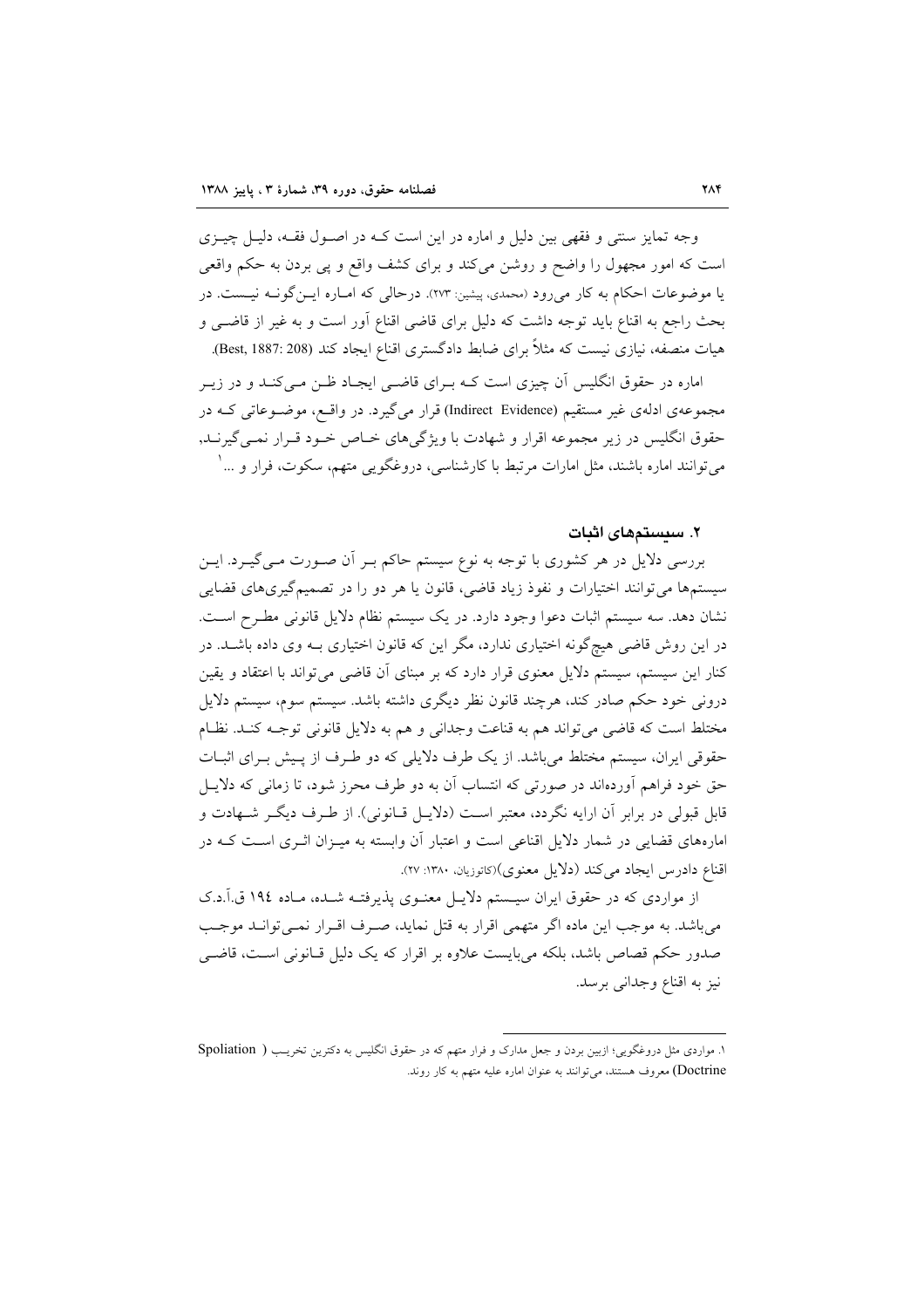صدور حکم بر مبنای اقرار از جهت تاریخی در انگلستان مورد توجه بوده، همچنانکـه بــا توجه به ویژگی پایان دهنده به دعوا می توانسته مورد استفاده قـرار گیـرد (أشـوری, ۱۳۷۸: ۳۰). در حقوق انگلیس وقتی دادستان به اقرار به عنوان دلیل استناد می کنـد، ایــن اقــرار بنــا بــه دلایــل مختلف ممکن است غیر قانونی باشد. از جمله ممکن است همانگونه کـه مـاده ۷٦ تبـصره ۲ بند a از قانون پلیس و ادله جزایی ۱۹۸٤<sup>'</sup> عنوان میدارد، به زور گرفته شده باشـد. ایــن اقــرار نمی تواند مستند حکم باشد، مگر این که دادستان بتواند فراتر از شک معقـول ثابـت کنــد کــه اقرار تحت فشار و زور اخذ نشده است. پس این که گفته می شود در حقوق انگلـیس صـرف اقرار اگر دلیل دیگری نباشد، می تواند موجب صدور حکم محکومیت شـود (دلایـل قـانونی .R v Sykes 1913) با ماده ٧٦ قانون يليس و ادله جزايي تخصيص خورده است (دلايل معنوي).

# ۳. ارزش و مار اشات

منظور از بار اثبات ٔ، وظیفهای است که بر دوش دادستان قرار دارد و وی را ملزم به اثبات اتهام وارده بر فرد می کند. البته ضابطه و معیاری برای اثبات وجود دارد که می بایست رعایت شود. ضابطه در حقوق کیفـری انگلـیس معیـار «فراتـر از شـک معقـول( Beyond Reasonable Doubt) می باشد؛ یعنی دادستان می بایست فراتر از شک معقول، مجرم بودن فرد را ثابت کند و به طور متقابل، قاضی و هیأت منصفه نیز اطمینان و اقناع حاصل کننــد کــه مــتهم مــورد نظـر، مرتكب جرم شده است (Hungerford 2004: 420). مثلاً يافت شدن اموال مسروقه نزد مــتهم در نزدیکی محل سرقت (البته با فاصله زمانی کم از زمان سرقت که احتمال مال خری را به جای سرقت نیز منتفی می کند)، شک معقولی ایجاد می کند که وی سارق وسایلی است که در دست دار د (Presumption of Recent Possession).

در کنار بار اثبات، ارزش اثبات قرار دارد که با چند مفهوم از جمله یقین، شک و ظـن، تبیین می شود. اینکه قاضی با کدام یک از این مفاهیم مجاز به صدور حکم می باشـد در بحـث «ارزش اثبات» بررسـی مـیشـود کـه عمـدتاً در پرونـدههـا قابـل ذکـر اسـت. در پرونـدهای (R v.Summers 1952)، رسيدن هيأت منـصفه بــه «اطمينــان(Sure)» مــلاک صــدور حکــم قــرار گرفت. در پروندهای دیگر(R v. Stephen 2002)، توضیح داده شد که درجه «اطمینان» از درجــه «يقين Certain» متمايز است و نيازي به حصول «يقين» نيست؛ زيرا دستيابي به «يقـين» كـاري مشکل است و صرف رسیدن به «اطمینان» کفایت می کند.

<sup>1-</sup> Police and Criminal Evidence Act [1984] Revised Code of practice A-F. ۲. معادل بار اثبات در حقوق انگلیس «Burden of Proof» یا «Standard of Proof» می باشد که از مفهوم ارزش اثبــات متمايز است.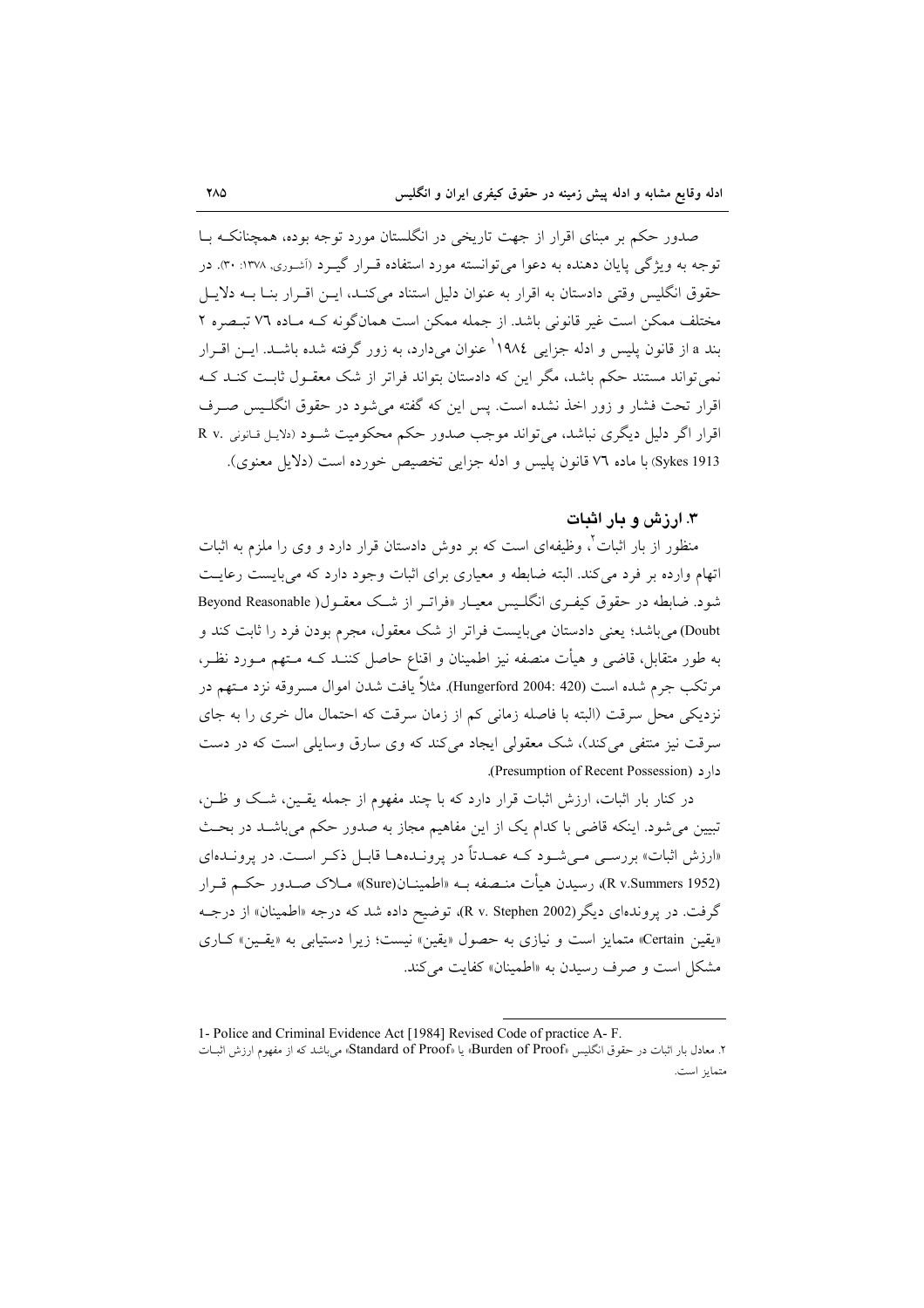# يخش دوم. ادله وقايع مشايه و ادله پيش زمينه

این دو مفهوم و بسیاری از مفاهیم دیگر در انگلیس در رویه فهمیده می شــوند و بــه همــین جهت در هر قسمت رویهی قضایی و بعد شرح آن ذکر میشود. در حقوق ایران نیز بـه جهـت جدید بودن این دو عنوان، در مواد قانونی و رویه قضایی به شکل خاص به آنها اشاره نـشده، ولی آراء مختلف وجود دارند که به طور غیرمستقیم و در ذیل امارات قضایی بـه آنهـا اشــاره کر دہاند.

#### ١. ادله وقامع مشامه (Similar Fact Evidence)

شناخت این نوع از اماره عمدتاً توسط عرف و رفتارهایی است که قبل و بعد از عمل اصلی صورت میگیرد. شاید در تعریف ادله وقایع مشابه بتوان گفت، چنین دلیلی مرتبط با رفتارهایی می باشد که در اطراف عمل اصلی وجود دارند و صحت یا سقم عمل انتسابی و اتهام<sub>ی،</sub> را مشخص می کند. در پروندهای در انگلیس چند نفر متهم به انجام حک در کامپیوتر شدند. پس از تحقیقات گسترده این افراد به جرم فوق محکوم شدند. دلایل و قراینی که برای اثبات جرم مزبور به کار گرفته شده، همان ادله وقایع مشابه بود که البته در این پرونده، به طور گروهی منتسب به همه بود. یعنی در این پرونده عاداتی مطرح شد که این عادات فقط متعلق به همین گروه بود. از جمله این عادات نحوه و شیوه حک کردن بود که به سایر گروههای مجرمین تعلق نداشت و باعث تمیز آنها از دیگران شد. این روشهای حک متفاوت، می تواند وارد شدن از طریق شکستن قفل شناسه شخصی یا ارسال نامههای الکترونیک باشد که در گروههای مجرم دیگر، از سایر طرق استفاده می شده است. ٰ

رانندهای که یک زن موتور سوار را در بزرگراه میکشد دو حالت دارد: یا عمداً این کار را انجام داده یا اینکه صرفاً یک تصادف غیرعمدی بوده. فرض اول زمانی قویتر می شود که همین فرد روز قبل از حادثه، دو زن دیگر را نیز که موتور سوار بودهاند، به زمین افکنده و سپس مورد ضرب و جرح قرار داده باشد و زن دیگری را نیز ساعاتی بعد از آن از موتورش به زمین انداخته و کیف دستیش را ربوده باشد (R v. Mortimer 1936).

#### ١-١. رومه دادگاهها

رویه ایران و انگلیس با وجود شباهتهایی که در این زمینه دارنـد، ولـی بـه جهـت کامـل بودن سیستم انگلیسی در رویه و پیش بینی بـسیاری از مـصادیق، بـا ایـران تفـاوت دارد. پـس

<sup>1-</sup> Case Comment; Similar Fact Evidence - Two Incidents of Burglary - Judge Ruling Evidence As To Count 1 Admissible on Similar Fact Basis As Evidence on Count 2, Criminal Law Review, 1996, Nov, pp. 827-828.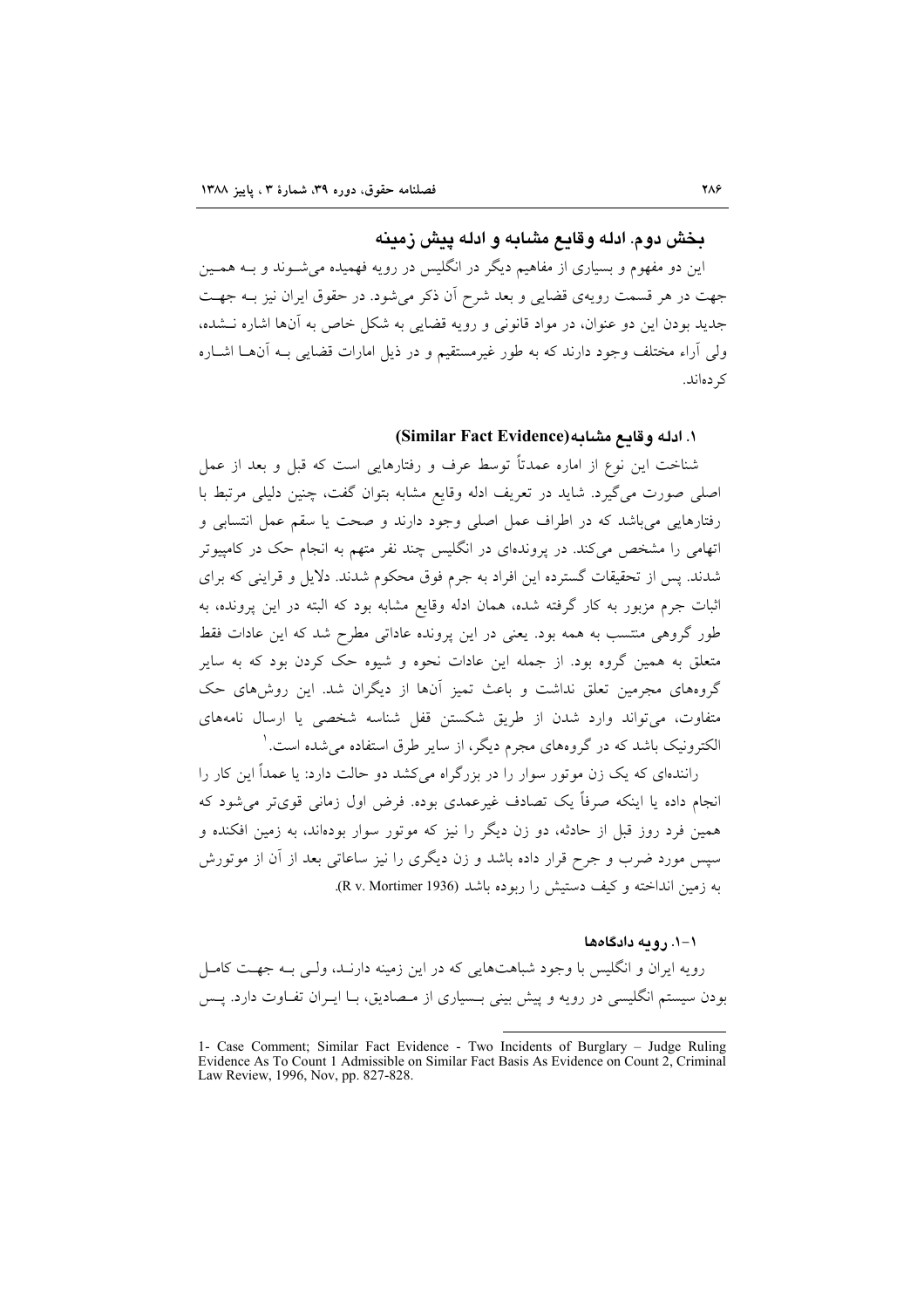طبیعی است که بسیاری از آراء آنهـا مـیتوانــد بــرای حقــوق ایــران الهــام بخــش بــوده و در یروندههایی که در آیندهای نزدیک ما نیز مبتلا به آن خواهیم بود، مورد استفاده قرار گیرد.

در رای اصداری مورخ ۱۳٤٣/۷/۱۹ هیأت عمومی دیوان عالی کشور, راجع به قراین مشابه برای اثبات قتل عمد آمده: «... خامساً و بالاخره با توجه به سایر قراین و امارات قویه و اوضاع و احوال موجود در پرونده، خاصه سوابق ممتد متهم در ارتکاب انواع جرایم و ملاحظه یادداشتهای روزانه و مکتوب مکشوفه از منزل مسکونی متهم که شمهای از آنها در مقدمه کیفرخواست درج گردیده است و نیز تیرگی اخیر رابطه مقتول و متهم به علل موصوف با سبق تصمیم و مقدماتی که قبلاً فراهم دیده است، مهدی نظری را به منزل خود در قلهک دعوت کرده، بدواً او را به وسیله داروها بیهوش و سپس دستهای او را از پشت بسته و او را به قتل رسانیده و در زیر زمین منزل استیجاری خود در قلهک دفن کرده است. از این جهت نیز بز هکاری سید مهدی متهم، مسلم و محرز است» (اَرشیو حقوقی کیهان، ۱۳٤٤: ۱۲).

أنچه در رای فوق تحت عنوان ادلهی وقایع مشابه قابل طرح میباشد, اموری مثل سوابق ممتد متهم در ارتکاب انواع جرایم، ملاحظهی یادداشتهای روزانه و مکتوب مکشوفه از منزل مسکونی متهم که به نظر یادداشتهایی در مورد روابط تیرهی وی و مقتول است که همگی بیان کنندهی احتمال بالای وقوع قتل توسط متهم مورد نظر میباشد. منظور از سوابق ممتد متهم در ارتکاب جرایم دیگر, همان جرایم مشابهی است که احتمال انتساب جرایم فعلی را نیز به متهم افزایش میدهد.

در یک پرونده انگلیسی، فرد ب محکوم به سه فقره جرم قتل عمد، آدم ربایی و جلوگیری از دفن قانونی اجساد شد. برای اثبات این جرایم که نسبت به چهار دختر جوان صورت گرفته بود، ادلهی وقایع مشابه مورد استناد قرار گرفت. در واقع دادگاه جزا در حملههای صورت گرفته نسبت به بزه دیدگان، شباهتهایی را ملاحظه کرد. اولاً همهی این دختران نابالغ بودند. ثانیاً همهی آنها از یک مکان عمومی ربوده شده و کفشهای همهی بزه دیدگان به غیر از یک مورد از پای آنها خارج شده و در ضمن آزار جنسی دیده بودند. این موارد به عنوان وقايع مشابه كه نشان از وجود عاداتي خاص در مجرم مي باشد، وقوع آنها توسط يک نفر با این تفکر واحد را توصیه میکند. در مقابل وکیل مدافع ب عنوان داشت که نشانههایی از عدم شباهت بین این جرایم وجود دارد که نشان از وقوع آنها توسط چند نفر میباشد نه یک نفر. از جملهی آنها، عدم شباهت در نوع ربودن می باشد که یکی با خشونت ربوده شده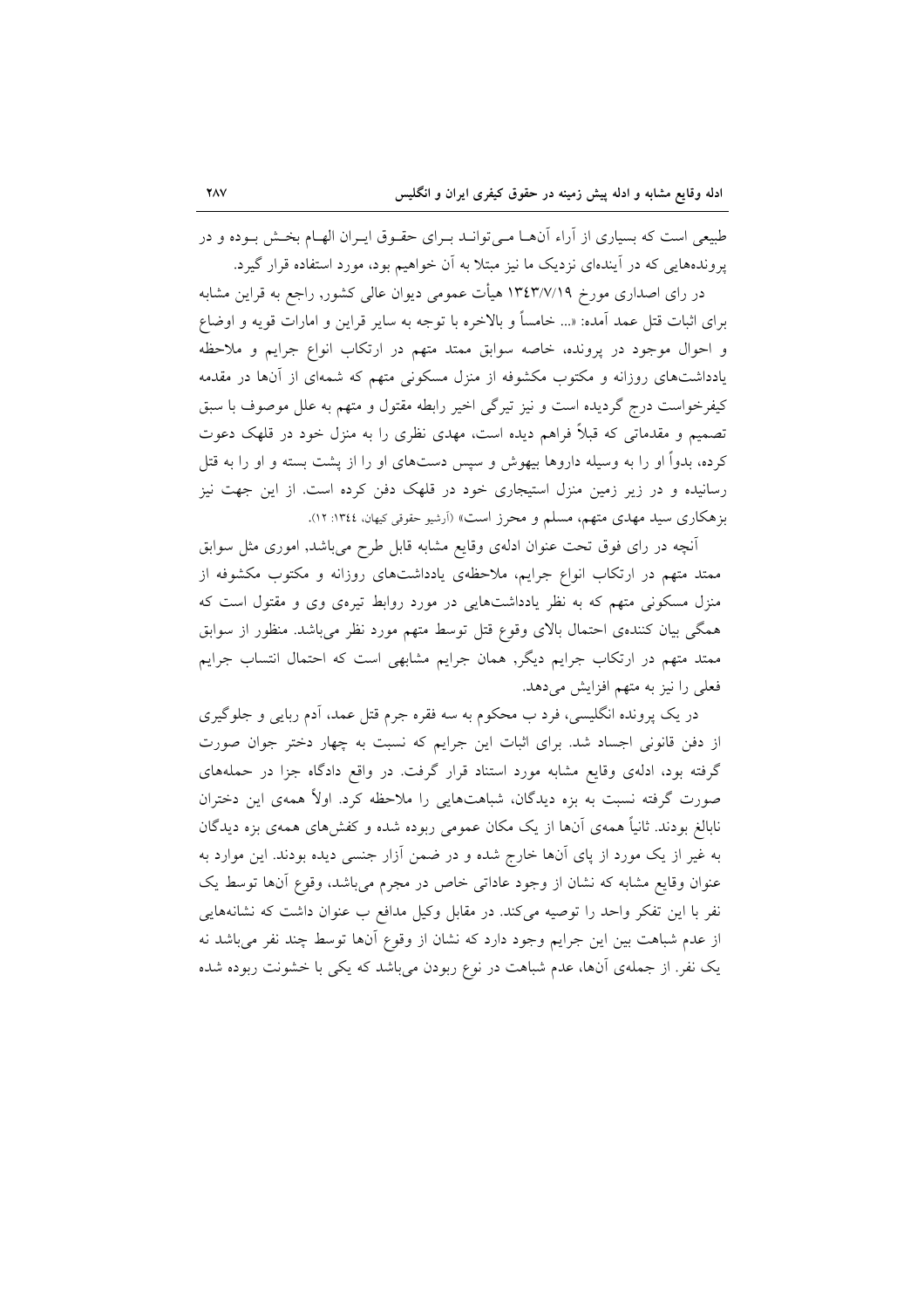و دیگر بدون خشونت و از طرفی دیگر، نوع قتل نیز متفاوت است؛ زیرا یکی خفه شده و دىگران په طرق دېگر په قتل رسېدهاند. ۱

رابطهای خاص نیز بین سابقهدار بودن و ادلهی وقایع مشابه، در افرادی که مجازات خود را تحمل کردهاند و مجدداً مرتکب تکرار جرم می شوند، وجود دارد. می توان ادلهی وقـایع مــشابه را در قتلها، سرقتها، جعل و.. که مجرم با وجود انجام آن جرم در گذشته در زمان حاضر نیز بعد از مضی مجازاتش با همان عادت و روش پیشین به ارتکاب آن دست می زند، دیــد. چنــین افرادی با تکرار عاداتشان به تهیه اماراتی علیه خودشان دست می زنند. پس اگر فردی در جرایم علیه امنیت از بمبی خاص با یک بُرد و قدرت تقریبی متمایز (و در بمبهای ساعتی, بمبـی بــا سیستم الکترونیک ویژه) استفاده کند، در صورت تکـرار جـرم (بعـد از اینکـه مجـازات بمـب گذاری اول را طی کرد) و انجام چنین بمب گذاری مشابه، واقعــه مــشابه مــی توانــد بــه عنــوان امارهای قوی علیه او به کار رود.

بررسی اینکه ادلهی وقایع مشابه در ایران و انگلیس دارای چه اعتباری هستند و اینکه تا چه میزان میتوانند به اثبات یا عدم اثبات جرم بپردازند، موضوعی است که مرتبط با ارزش اثبات می باشد که در قسمت بعد به آن پرداخته می شود.

# ۲–۱. ارزش اثباتی ادلهی وقایع مشابه

همانگونه که قبلاً نیز در بحث ارزش اثبات گفته شد, در این بحث با چند عنوان شک، اطمینان و یقین روبرو هستیم. اینکه قاضی با کدام یک از این مفاهیم، مجاز به صدور حکم می باشد، در بحث «ارزش اثبات» بررسی می شود. اصولاً رسیدن به محکومیت یا برائت توسط اماره، نیاز به بررسی دقیقتر توسط هیأت منصفه یا قضات دارد، ولی به هرحال در هر دو روش اثبات، یعنی ادله و امارات، حصول اطمینان لازم است. به عبارت دیگر در صدور احکام احتياج به حصول علم و اطمينان مي باشد؛ يعني در تمام ادله (اقرا و شهادت) و امارات، رسیدن به علم مد نظر میباشد. پس هر امارهای و هر دلیلی مورد پذیرش نیست و دلایل و اماراتی مورد پذیرش می باشند که علم و اطمینان برای قاضی ایجاد کنند. با این توضیح چه رابطهای بین علم قاضی به عنوان دلیل مستقل و علمی که از طریق ادله و امارات حاصل می شود، وجود دارد؟ در واقع، سوال این است که آیا می توان به علم قاضی به عنوان دلیل مستقل استناد جست یا اینکه علم قاضی در بطن سایر ادله و قراین و جزیی از آنهاست؟ به شکل خاص این سوال در مورد ادلهی وقایع مشابه قابل طرح میباشد. یعنی چه فرقی بین

<sup>1-</sup> Case Comment, Evidence, Similar Fact Evidence - Admissibility, Criminal Law Review, 1995, Aug, pp. 640-641.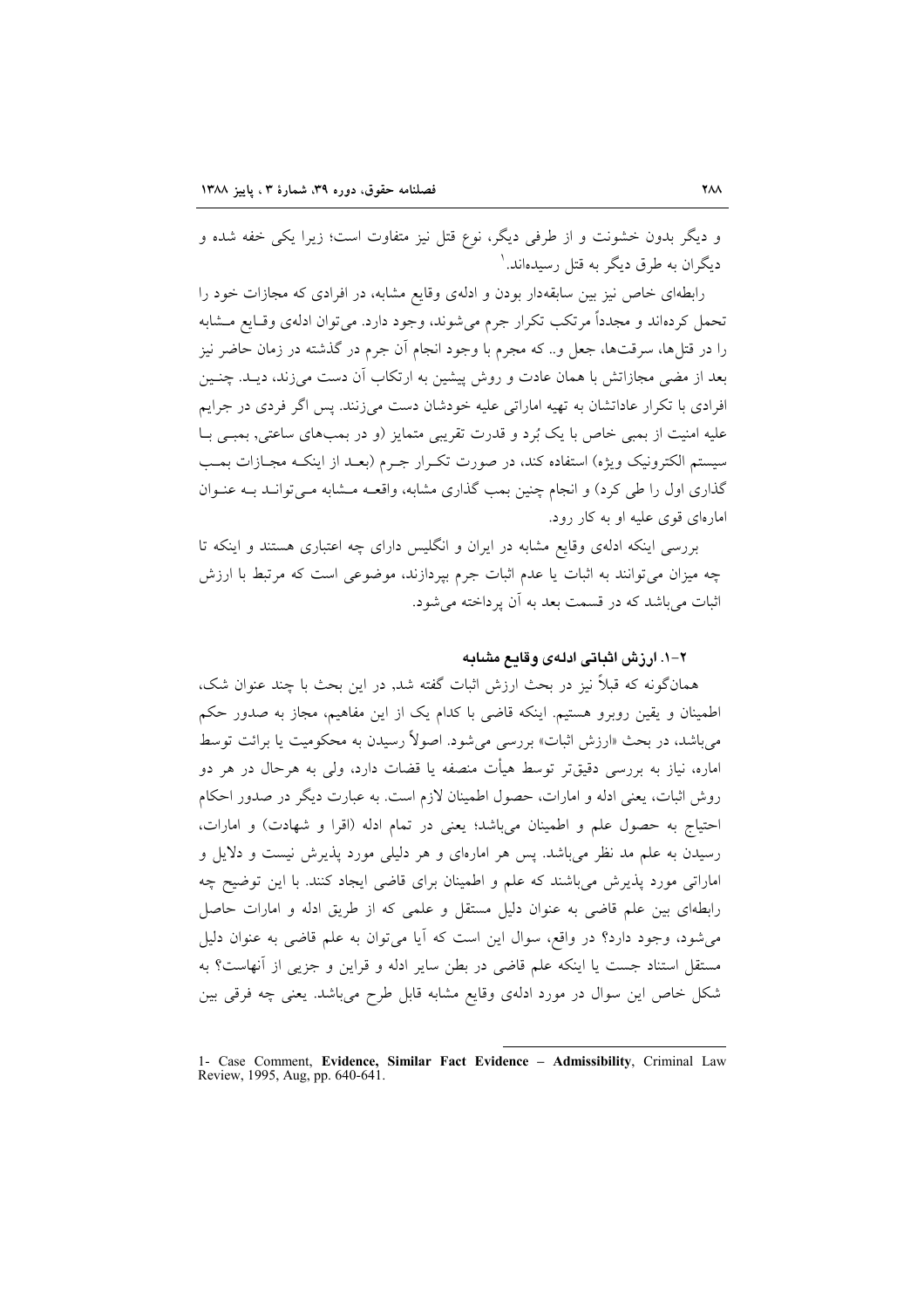علم حاصل در این اماره و علم مطرح در «علم قاضی» به شکل دلیل مستقل وجود دارد؟ از طرف دیگر به جهت مرتبط بودن اماره موضوعی (که از جمله امارات موضوعی ادلهی وقایع مشابه هستند) با استنباطی که قاضی با توجه به علم خود از پرونده می نماید، ضروری است، ارتباط اين دو عنوان شود.

علم در لغت به معنای دانش و دانستن آمده و از لحاظ فقهی نیز مترادف اطمینان قرار میگیرد که به اّن علم عادی نیز میگویند (جعفری لنگرودی، پیشین:۲۸). اصولاً سه نوع علم وجود دارد. اول علمی که برای تصدی شغل قضاوت, فرد نیازمند آن است؛ مثل آگاهی از علم حقوق، روانشناسی، فقه و... دوم علمی که مرتبط با دلایل خارج از پرونده می باشد، مثل نزاعی که قاضی مانند سایر افراد جامعه نظارهگر آن است. آخرین نوع علم نیز علمی است که ناشی از بررسی پرونده است. یعنی قاضی با خواندن پرونده و تحقیق از اصحاب دعوی، به واقعیتهای پرونده یی می برد؛ مثلاً با دعوت شهود یا با اقرار متهم به نتایجی می رسد. صدور حکم بر مبنای علم دوم قاضی را در مظان اتهام قرار میدهد (حسینی نژاد، ۱۳۸۱: ۱۲-۱۱)؛ زیرا احکام دادگاه باید مستند باشد. اما علم ناشی از حالت سوم میتواند مبنای صدور حکم قرار بگیرد؛ یعنی فرضاً اگر بر مبنای اماره، به موضوعی علم پیدا کرد, میتواند مبنای صدور حکم باشد و به این شکل اماره و علم با یکدیگر مرتبط می شوند. البته باید گفت که برخی عنوان نمودهاند که بین فقها نیز در این امر اختلاف وجود دارد به طوری که در میان آنها راجع به تفسیر علم و عمل به آن حداقل دو دیدگاه مختلف مطرح است (محمودی جانکی، ١٣٧٦: ٩١).

قاضی لرد دنینگ(Lord Denning) راجع به ارزش اثباتی ادله وقایع مشابه عنوان میدارد که در این ادله، اصل بر عدم پذیرش میباشد مگر اینکه ارزش اثباتی آن، آنقدر قوی باشد که به کارگیری آن به نفع عدالت باشد. گروهی دیگر در مجلس اعیان انگلیس عقیده دارند که ادلهی وقایع مشابه برای درک عمدی یا غیرعمدی بودن واقعه، میتواند مورد استفاده قرار گيرد (Ho,2006: 132). يعني بررسي ارزش اثباتي ادله وقايع مشابه، صرفاً در جهت اثبات تحقق یک واقعه نیست، بلکه از این جهت است که آیا واقعه همراه با عمد بوده یا نه. فرضاً در پروندههای جنسی مطرح میشود که آیا در رابطه جنسی رضایت وجود داشته یا نه. عدم وجود رضایت گاه با ادله وقایع مشابه معلوم میشود. در پروندهای که شاکی (همسر فعلی فرد) مدعی عدم وجود رضایت است و همسر سابق متهم شهادت میدهد که گاهاً متهم بدون توجه به رضایت وی با وارد کردن ضربات دردناک، رابطه جنسی برقرار میکرده، احتمال درستی گفتههای شاکی وجود دارد (Redmayne, 2002: 244). در هر پرونده عوامل مختلف دخیل هستند. ارزش هر دلیل وابسته به تعداد دلایل و امارات، نوع آنها از جهت علمی و عرفی و اعتبار ارایه کنندگان آنها می باشد. مثلاً در پروندهای که دلایل و وقایع مشابه وجود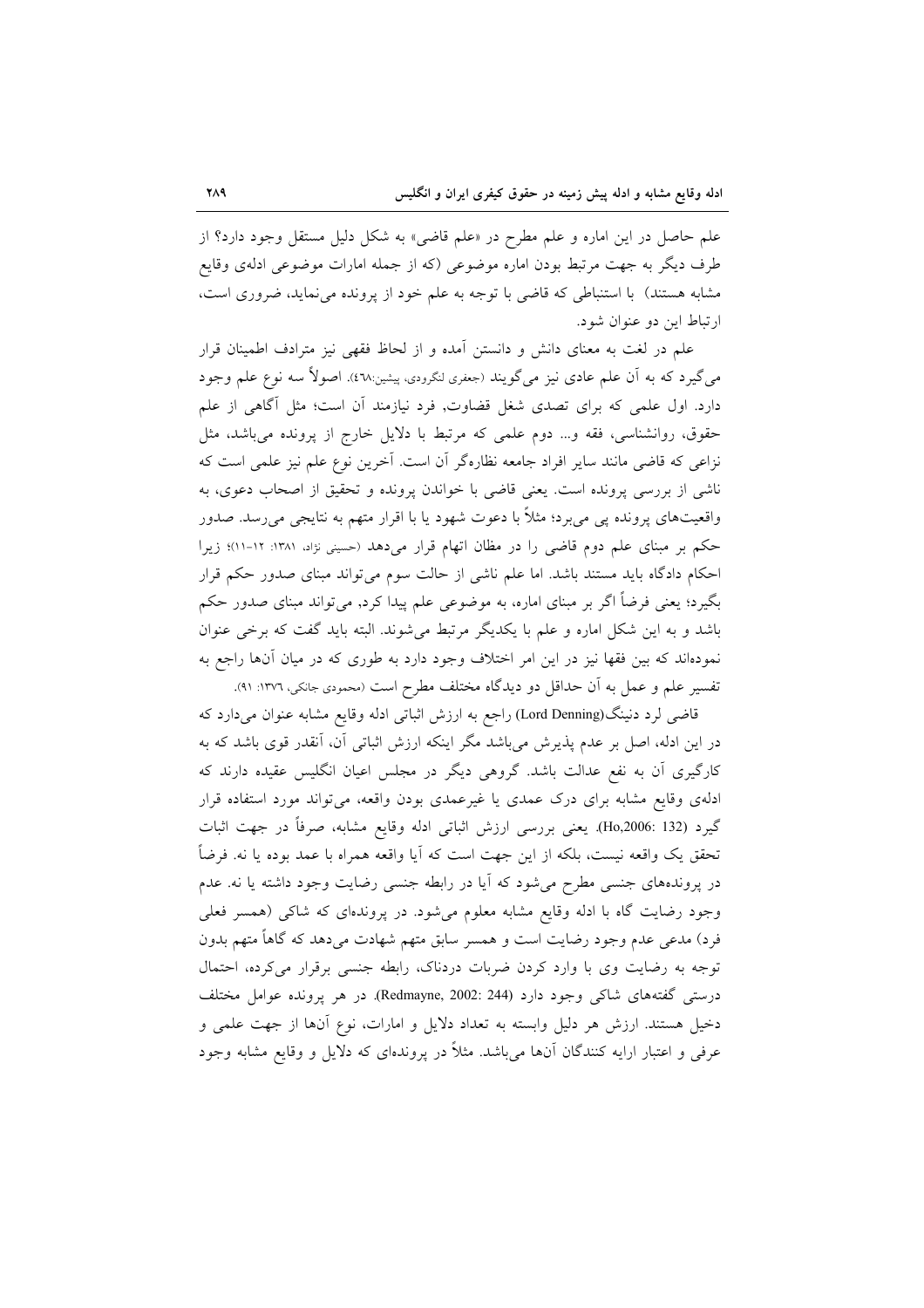دارد و در عین حال ادله علمی مؤید این وقایع مشابه است؛ احتمال محکوم کردن متهم از سایر پروندهها بیشتر است. مضاف بر اینکه اگر فردی دارای سابقه باشد و در عین حال جرم فعلی وی قبلاً نیز تکرار شده، احتمال عمدی بودن عمل اخیر وی (در صورت شک در عمدی یا غیرعمدی بودن) بیشتر است. پس هم در ایران و هم در انگلیس، فاکتورها و شاخصهای متعددی وجود دارند که به لحاظ کمی و کیفی میتوانند بر نوع تصمیمگیری قاضي، تأثير بگذارند.

كميسيون بررسي ادلهي مشابه (Commission's Review of Similar Fact Evidence)، بيان داشته که افراد سابقهدار معمولاً راحتتر محکوم می شوند و در نظر قضات و هیأت منصفه این ذهنیت وجود دارد که فردی که برای بار اول مرتکب جرم شده، احتمال تکرار جرم توسط او بیشتر است و این یک پیش داوری نادرست می باشد. این کمیسیون استدلال کرد که هرچند اشتباهات هیأت منصفه در استفادهی از ادلهی وقایع مشابه ممکن است از طریق دستگاه قضایی جبران شود، ولی این دلیلی قانع کننده در استفاده غیرموجه از این اماره نیست. از طرفی معمولاً هیأت منصفه از این اماره برای اثبات وجود عنصر معنوی متهم استفاده می کند؛ از جمله از طریق جرایم مشابه قبلی متهم، به عمدی بودن عمل پی می برد، در حالی که اثبات عنصر معنوی میتواند از طرق دیگری نیز صورت گیرد. به نظر کمیسیون، این اشتباه زمانی گستردهتر می شود که هیأت منصفه از این اماره برای اثبات «تمایلPropensity» متهم به ارتکاب جرم استفاده میکند.' فرض کنید فردی قبلاً به طور غیر قانونی وارد منزل همسر سابق خود که هنوز به او وابستگی عاطفی دارد، می شود و به علت ارتکاب این جرم محکوم و مجازات می،شود. در صورتی که مجدداً بعد از سیری کردن مجازات به او اتهام ورود غیر قانونی به منزل همسرش که اکنون فوت نموده بزنند. از أنجا که در زمان حاضر که همسر سابق او در قيد حيات نيست، چنين وابستگي عاطفي نيز وجود ندارد، احتمال اثبات چنين جرمي با مستند کردن یک واقعهی مشابه کم است (Winter, op cit:33-34).

در حقوق ایران هرچند، ارزش ادلهی وقایع مشابه به طور جداگانه نه در قانون و نه دکترین حقوقی بحث نشده، ولی می توان همان قواعد کلی که بر امارات حاکم می باشد در اينجا نيز مطرح كرد.

۱. درحقوق انگلیس تمایل یا «Propensity» یکی از اشکال انگیزه میباشد. در واقع اگر فـرد بنـا بـه انگیــزههـای عــاطفی و احساسی مرتکب جرم شود به آن «Propensity» گفته می شود.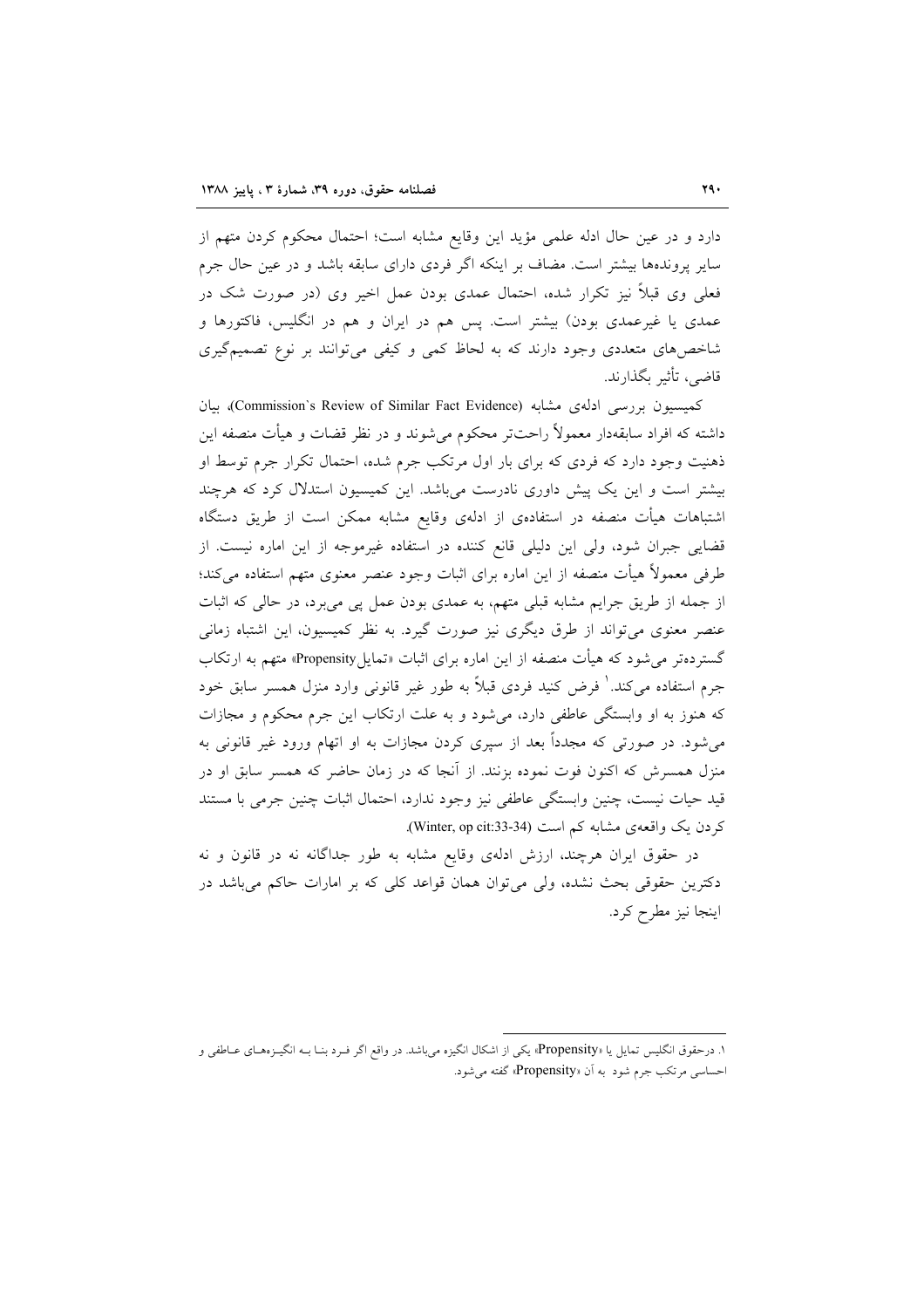#### ٢. ادله يعش زمعنه (Background Evidence)

هرچند شباهتهایی با ادله وقایع مشابه دارند، ولی از جهات زیادی با آنها متفاوت بوده و دارای ویژگی۵ای خاص خود میباشند. اولاً فقط مرتبط با گذشته هستند، یعنی به زمان قبل از وقوع جرم باز میگردند و نه بعد از آن، در حالی که در ادله وقایع مشابه، گاه ممکن بود به سبب رفتارهایی که مجرم بعد از وقوع جرم از خود بروز داده، وی مجرم فرض شود. ثانیاً لزومی ندارد که حتماً وقایع ارتکابی سابق، شبیه به جرمی باشد که اتفاق افتاده است.

#### ۰۱–۲. رومه قضامی

در این قسمت پروندههای متعدد وجود دارند که بیانگر ادلهی پـیش زمینــه هــستند. ســعی شده تا از میان آراء و دعاوی متعدد، صرفاً به مهـمتـرین آنهـا اشـاره شـود و در جـای خــود توضیحات و شرح آراء لازم که در حقوق انگلیس ذکر شده، عنوان شود.

در پروندهای فرد الف متهم به سرقت از گاوصندوق فرد ب شد. ادله مطرح علیه فرد الف، همان ادله پیش زمینه بودند. به این معنی که ثابت شد قبل از سرقت گاوصندوق، الف دفترچه یادداشت ب را برداشته و در آن دفترچه، رمز گاو صندوق مرقوم بوده است. در يروندهي (R v. Ball 1911) ديگري لرد آتكينسون (Lord Atkinson) اظهار داشت كه اگر فرد متهم به قتل، سابقاً با مقتول دشمنی و خصومت داشته، این دشمنی دلیلی است که می تواند برای اثبات انگیزهی قتل مورد قبول واقع شود. در پروندهی مذکور، اظهار نظر لرد آتکینسون در دعوای دیگری نیز تأیید شد (R v. Williams 1985). در این دعوا عنوان شد که اگر سابقاً فرد الف، فرد ب را تهدید به قتل کرده باشد؛ قرینهای بر این است که ادعای ب مبنی ضرب و جرح از ناحيه الف، صحيح مي باشد (Emson, op cit: 68).

در برخی دعاوی، ارزش اثباتی ادلهی پیش زمینه بررسی شده و آن را یک دلیل قابل قبول عنوان نمودهاند. البته ارزش چنین نظری به دلیل صادر شدن از مرجع تجدید نظر، خاص بوده و كمتر ترديد ايجاد مىكند. ارزشمند بودن اين ادله به جهت به وجود آوردن تصوير كلى از سابقه متهم میباشد که در دعاوی متعدد این سابقه به تصمیمگیری هیأت منصفه کمک نموده است. چنین سابقهای در دعوایی مطرح شد که در آن اتهام قتل علیه فرد، از طریق شکایت قبلی مقتول مبنی بر تهدید به استفاده از خشونت توسط قاتل، مورد بررسی قرار گرفت. البته به مانند ادلهی پیش زمینه، ایراداتی وجود دارد. از جمله ایرادات، این است که همواره نمی توان ادله پیش زمینه را قرینهای به تحقق جرم توسط متهم دانست و در بسیاری از موارد با قبول این امر ممکن است به بیراهه رفته باشیم. همچنانکه در پروندهای پذیرش این نوع از قراین مشروط به این شد که باعث خدشه به انصاف و عدالت نشوند.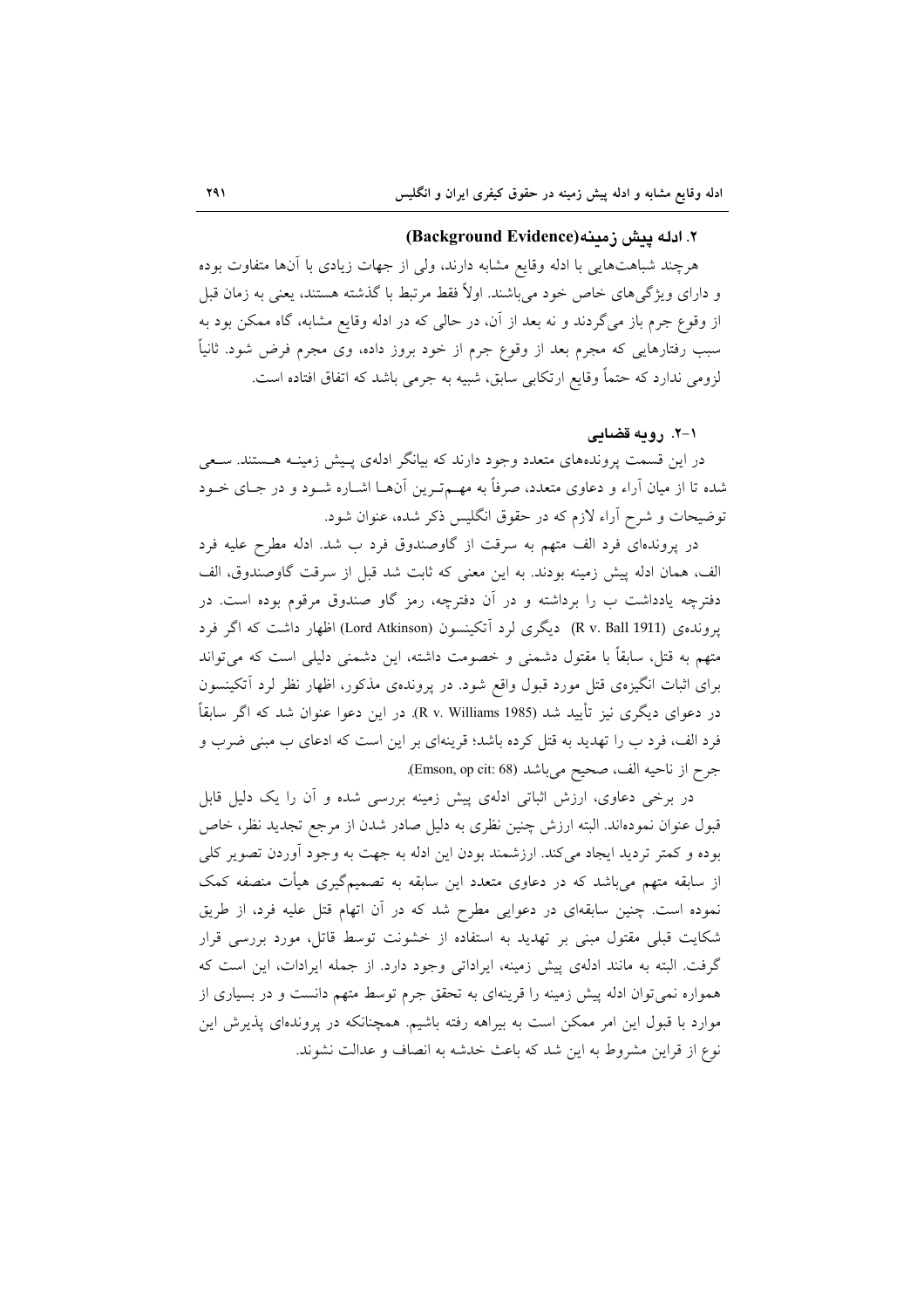در پروندهای در حقوق ایران، راجع به ادلهی پیش زمینه این گونه آمده: «... اّقای ... به اتهام قتل عمدی همسرش ط، تحت تعقیب قرار گرفته و پرونده نهایتاً در شعبه دوم دادگاه عمومی شیروان تحت رسیدگی قرار گرفته و دادگاه پس از رسیدگی به موجب دادنامه شماره ۷٤/٤/١٥٩٦ با توجه به نظریهی پزشکی قانونی شیروان، که جسد را مورد معاینه قرار داده و نظریه پزشک هیچگونه آثار ضرب و جرح و کبودی آثار طناب و غیره در جهت خفه کردن مرحومه را ملاحظه نکرده و هیچکس حتی پدر و مادر أن مرحومه وجود اختلاف فیمابین زن و شوهر را مورد تأیید قرار ندادهاند، بلکه اظهار داشتهاند که با یکدیگر خوب بودهاند و بنا به اظهارات گواهان و شوهر خانم ط، زنده بوده که او را سوار ماشین کردهاند و حتی تا نزدیکیهای شهر نیز زنده بوده و نفس میکشیده و آنها نیز در اظهارات خود اعلام کردهاند که هیچگونه آثار ضرب و جرح و آثار طنابی بر بدن و سر و صورت و گردن بانو ط، مشاهده نکردهاند … و به طور خلاصه طبق مجموع محتويات پرونده مورد از موارد لوث و قسامه نيز نمیباشد؛ زیرا هیچگونه اماره یا قراینی که ظن آور باشد برای دادگاه محرز نگردیده است ...» (صمدی اهری, ۱۳۷۵: ۱٤۰).

در پروندهی مزبور نبودن اختلاف بین زن و شوهر از ادلهی پیش زمینه به حساب آمده و همین ادله باعث شده تا جرم ثابت نشود. همانگونه که بعداً نیز خواهد آمد گاهی دلایل و امارات دارای اثر ایجابی هستند؛ یعنی همانگونه که در این پرونده مطرح است، منجر به صدور حکم برائت می شوند نه محکومیت.

### ۲–۲. ارزش اثباتی ادلهی پیش زمینه

منظور از ارزش اثباتی یعنی میزان تأثیری است که این نوع از امارات میتوانند بر قاضی یا هیأت منصفه در نوع تصمیم گیریشان اعم از محکومیت یا برائت داشته باشند. این نوع از امارات نسبی بوده و بیان یک حکم کلی در مورد آنها تا حدی مشکل میباشد. یعنی با توجه به هر موضوع و با توجه به نوع این اماره، میبایست تصمیم خاص مرتبط با آن اتخاذ شود. در برخی موارد یک اماره پیش زمینه به تنهایی میتواند منجر به رای شود و گاه وجود چند امارهی پیش زمینه یا همراه شدن یک امارهی پیش زمینه با یک دلیل، می تواند منجر به صدور حکم شود. در غیر این صورت، قاضی ممکن است همچنان پرونده را مفتوح گذاشته و به تحقیقات ادامه دهد. از جمله در پروندهای در انگلیس وجود یک اماره پیش زمینه به همراه چند قرینهی دیگر منجر به صدور حکم گردید. در این پرونده (R v. O'Leary 1946) امارهای تحت عنوان (سوء رفتار فرعی Extraneous Misconduct) مطرح گردید که از انواع امارهی پیش زمینه میباشد. در این پرونده، مقتولی نزدیک یک کارخانه چوب بُری یافت شد که از ناحیه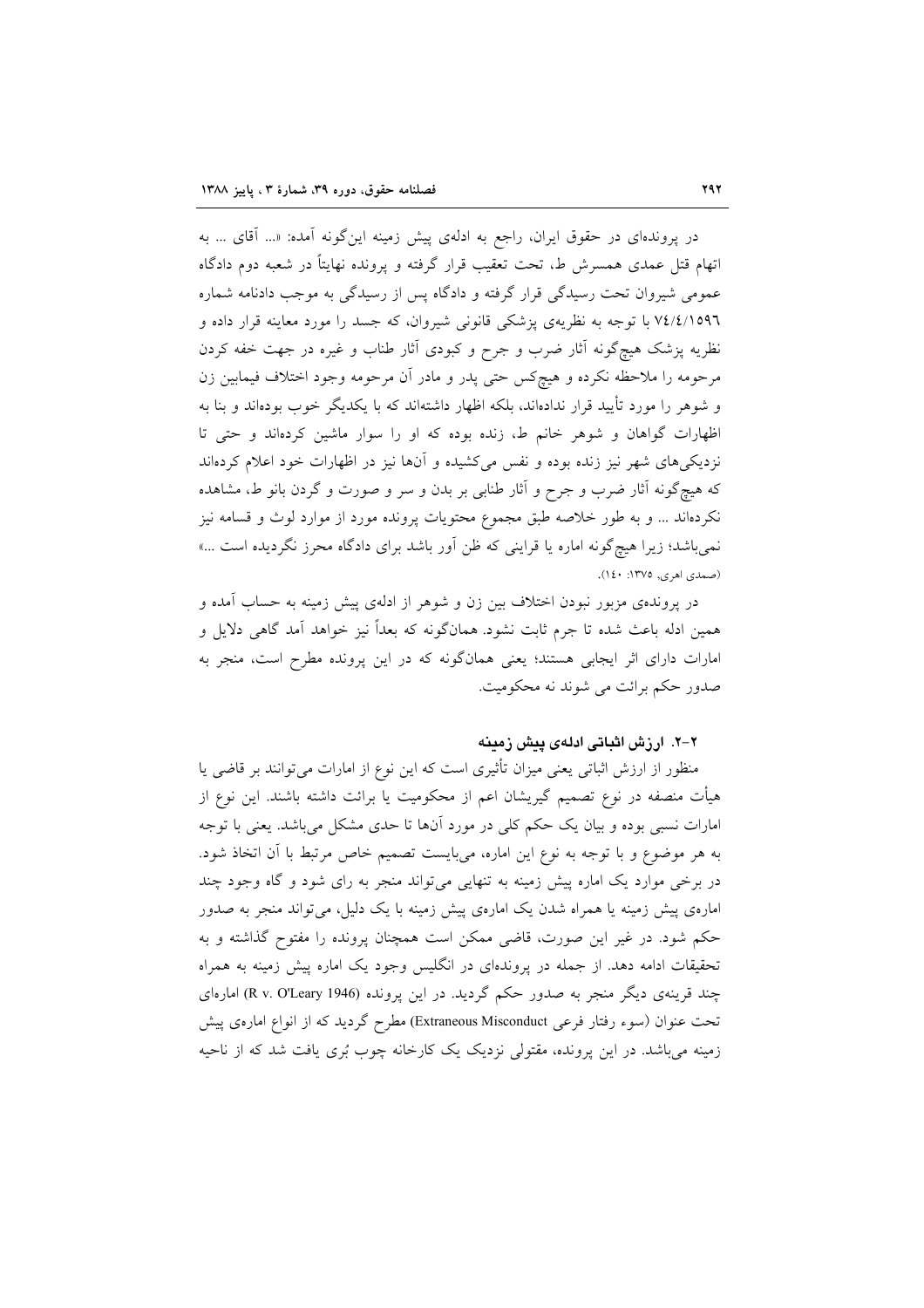سر و صورت با بطری، به خشونت مورد ضرب و شتم قرار گرفته بود. زمان یافت شدن جسد صبح یکشنبه بود، در حالی که روز قبل از آن بین کارگران کارخانه که از جمله آنها آقای Oel بود، درگیری صورت گرفته بود. البته علت این درگیری در گزارشات، مستبی کارگران اعلام شده بود که نهایتاً منجر به فوت یک نفر شده بود. فردی که متهم به قتل بود، آقای Oel بود. امارات موجود علیه وی متعدد بودند که از جمله آنها اماره «سوء رفتار فرعی» بود. منظور از سوء رفتار فرعي، اين است كه برخي اعمال مجرمانه، توسط معدودي از افراد که دارای روحیه خشن میباشند، رخ میدهد که از جمله مُثله کردن یا وارد آوردن ضربات خطرناک می باشد. از نظر علم روانشناسی این افراد خاص بوده و احتمال تکرار رفتار خشن توسط آنها در زمانهای مختلف وجود دارد. در پرونده مزبور طبق گزارش کارشناس روانشناسی، آقای Oel در این دسته افراد قرار داشت. یعنی رفتارهای خشونت آمیز وی پیش زمینهای بودند که نشان میدادند، جرم حاضر را نیز او انجام داده است؛ مضافاً بر اینکه سایر قراین نیز ارتکاب قتل از ناحیه وی را تأیید میکرد. از جمله اینکه قبل از قتل، در دست وی یک بطری دیده شده بود و متعاقباً مقتول با ضربات بطری از بین رفته بود. از طرف دیگر لباس Oel در نزدیکی مقتول یافت شد. از جمله نکات مطرح در این پرونده، ذکر این مطلب میباشد که هرچند تعدادی دیگر از کارگران نیز دارای سوء رفتار فرعی بودند، ولی به جهت جمع بودن برخي قراين ديگر عليه Oel (يافت شدن لباس وي در صحنه جنايت و تعلق بطري به متهم) مجرم بودن وي قطعي شد. در واقع با جمع شدن چند اماره بود كه محكوميت وي قطعي شد.

در حقوق هر دو کشور ارزش این اماره، یک ارزش نسبی بوده که با توجه به وضعیتهای مختلف، متفاوت است. برای مثال در حقوق ایران در پروندهای که پیشتر در رویهها ذکر شد ٰ ارزش امارهی پیش زمینه، نبودن اختلاف بین زن و شوهر به همراه سایر قراین منجر به حکم برائت گشت. در مقابل، ممکن است پروندههایی مطرح باشند که در آنها یک امارهی پیش زمینه، به تنهایی منجر به حکم برائت یا محکومیت شود و نیازی به وجود ساير قراين نباشد؛ هرچند چنين مواردي نادر است.

## نتىجەگىرى

حفظ حقوق متهمین ایجاب می کند که ارزش هر یک از شیوههای اثبـات اعــم از امــاره و دلیل مشخص باشد و قضات کمتر اعمال نظر شخصی و یـا اسـتنباط غیـر موجـه از قــوانین

۱. ر.ک به: عنوان الف «بررسی پروندهها» پرونده مذکور در کتاب صمدی اهری، پیشین.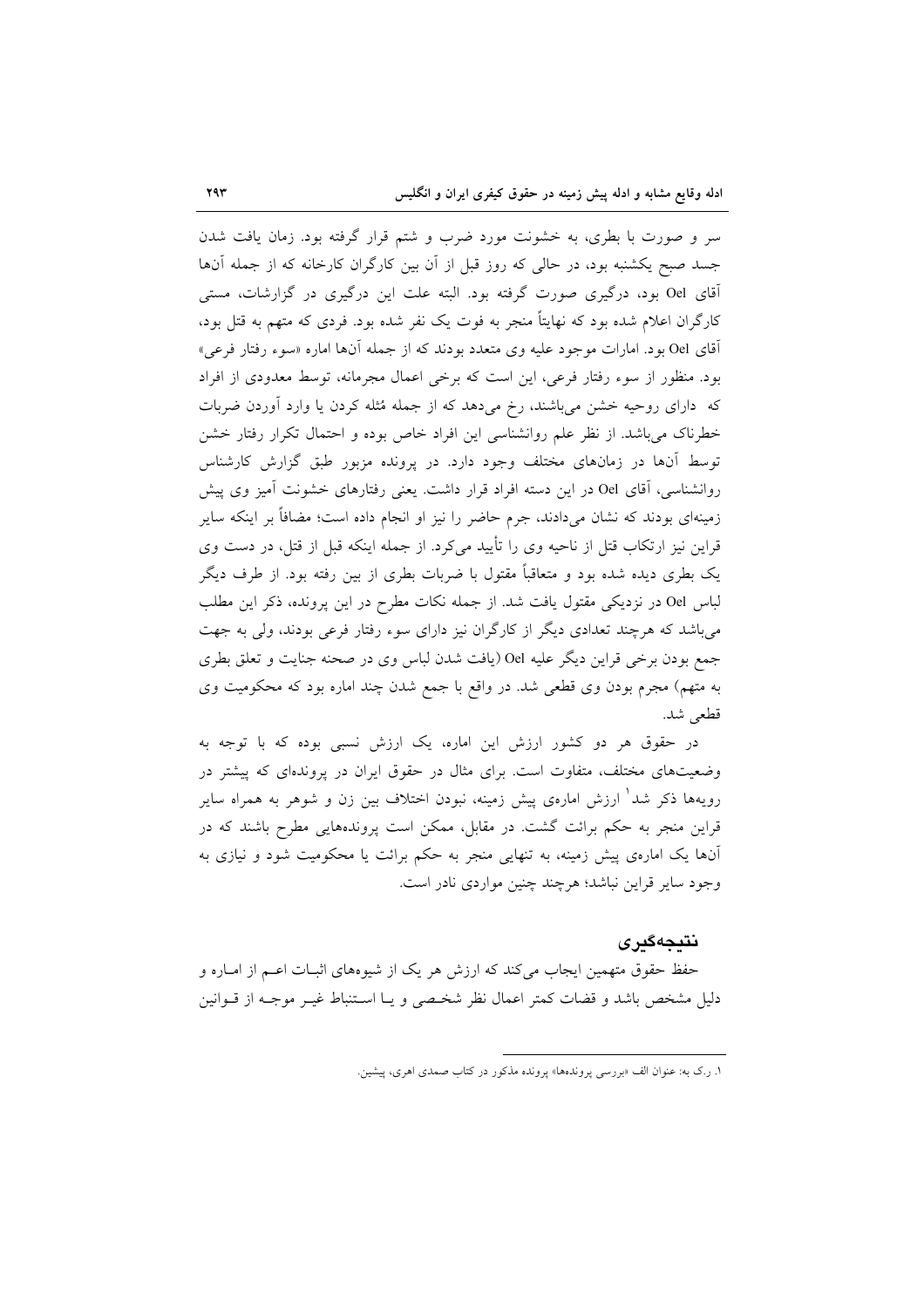بنمایند. با وجود این پیش بینی همه مصادیق امارات و تعیین بار ارزشــی هرکـدام نیـز مــشکل بوده و از طرفی بسیاری از مسایل در عمل و در صحنه دعاوی آشکار می شیوند. پس داشتن یک قانون نسبتاً کامل و واگذاری برخی مصادیق استثنایی که از پیش بینی مقنن خارج بوده بـه قضات, امری منطقی و حل کنندهی مشکل اعمال نفوذ قضات است. حقوق انگلیس با سیردن موضوع به رویه، تا حد زیاد در امر سنجش ادله موفق بوده و بر بسیاری از معضلات حقــوقی از طريق رويه قضايي فايق آمده، كه حقوق ما نيز مي تواند از تجربيات آنهــا در رســيدگي بــه امارات و ادله بهره مند شود. ادله وقایع مشابه و ادله پیش زمینه که ویژگی بارز آنها نــه تنهـا در اثبات بلکه در کشف جرایم، بخصوص جرایم باندی و یا سـرقت مـسلحانه کـه تـشابهاتی دارند، می باشد، به عنوان اماره در حقوق دو کشور مطرح هستند. ایــن امــارات بخــصوص در بسیاری از قتل هایی که هیچگونه دلیلی در آنها وجود ندارد، مـی تواننــد مـورد اسـتفاده قـرار گیرند. و یژگی بارز آنها نسبیت است که در جرمی ممکن است با توجه بـه اوضـاع و احـوال حاکم بر آن، به اثبات منتهی شوند و در جرمی دیگر، این امر حاصل نـــشود. ولــی آنچــه مهــم است اقناعی می باشد که برای قاضی بدست می آید.

# منابع و مأخذ

#### الف- فارسي

- ۱. آشوری، محمد، (۱۳۷۸)، <mark>آیین دادرسی کیفری</mark>، جلد اول، چاپ چهارم، انتشارات سمت، تهران<sub>.</sub> ۲. اَرشیو حقوقی کیهان، (١٣٤٤)، مجموعه رویه قضایی صفحات ١٢٦ تا ١٤٥، اَراء هیأت عمومی دیوان عالی کشور. ۳. جعفری لنگرودی، محمد جعفر، (۱۳۷۷)، **ترمینولوژی حقوق**، چاپ نهم، انتشارات گنج دانش، تهران. ٤. حسيني نژاد، حسينقلي، (١٣٨١)، ادله اثبات دعوى، چاپ اول، انتشارات دانش نگار، تهران. ۵. صمدی اهری، محمد هاشم، نظریات قضایی دادستانی کل کشور در اجرای مواد ۱۸ و ۳۱ قانون تـشکیل دادگـاهـای عمومی و انقلاب آراء جزایی ۱۳۷۵، جلد اول، انتشارات گنج دانش. ٦. کاتوزیان، ناصر، (١٣٨٠)، ا**ثبات و دلیل اثبات**، جلد اول، چاپ اول، نشر میزان، تهران. ۷. محمدی، ابوالحسن، (۱۳۸۱)، **مبانی استنباط حقوق اسلامی**، چاپ پانزدهم، انتشارات دانشگاه تهران، تهران. ٨ محمودي جانكي، فيروز، (١٣٧٦)، يايان نامه كارشناسي ارشد با عنوان طريقيت يا موضوعيت ادله اثبات دعوى در حقوق
	- کیفری ایران و مصر به راهنمایی محمد آشوری، دانشگاه امام صادق.

ب- خارجي

- 1- Best, WM, (1887), Principles of the Law of Evidence, Fifth Edition, H Sweet, London.
- 2-(1996, Nov), Case Comment; Similar Fact Evidence-Two Incidents of Burglary-Judge Ruling Evidence As To Count 1 Admissible on Similar Fact Basis As Evidence on Count 2. Criminal Law Review.
- 3- (1995, Aug), Case Comment, Evidence, Similar Fact Evidence-Admissibility, Criminal Law Review

<sup>4-</sup> Emson, Raymond, (2004), Evidence, Second Edition, Palgarve Publishing, London.